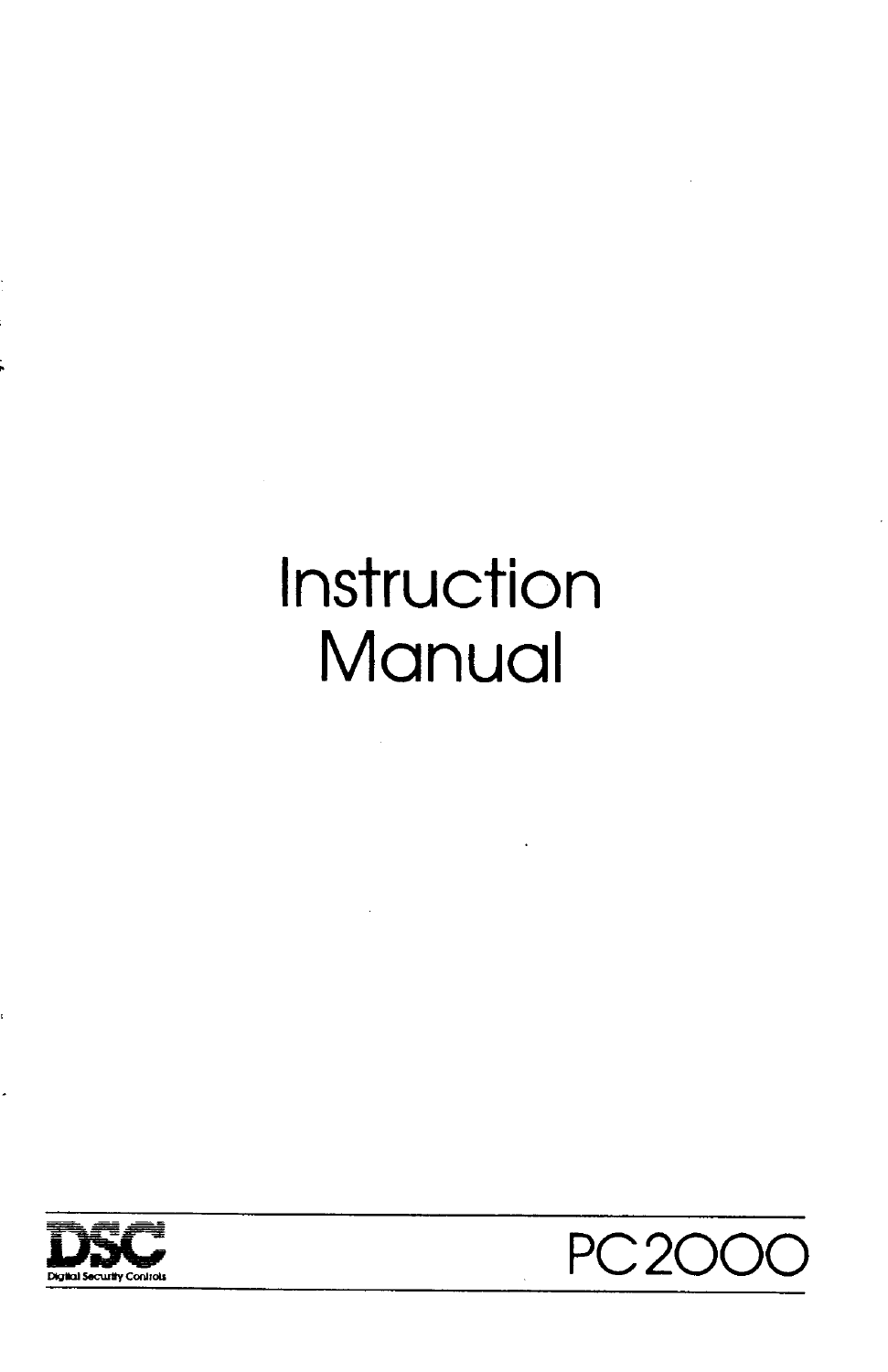## **INTRODUCTION**

Congratulations on your purchase of a DSC PC2000 Burglar Alarm Control system. The PC2000 has been designed to give you the greatest possible flexibility and convenience in the use of your security system. This booklet is intended to serve as a handy reference and should be kept in a secure place.

Your security system consists of a number of different components. One component is the DSC PC2000 control panel which will be mounted out of the ... way in a utility room or basement. In addition to the main control electronics, the control panel contains the standby battery and system fuses. There is normally  $\rightarrow$ no reason for the user to have to access the control panel. The system also has one or more keypads which will be mounted in convenient areas close to the exit-entry doors. The keypads provide complete information about, and control of, the security system. The security system has up to eight zones or areas of protection. Each zone will be connected to one or more detection sensors such as door or window contacts, motion detectors, glass break detectors or vibration or shock sensors. The keypad zone lights are on when any sensor is activated. The label provided for the inside of the keypad door can be used to record which sensors are on each zone.

#### IMPORTANT NOTICE

Digital Security Controls Ltd recommends that you read this manual carefully and become familiar with the operation of your security system. Check with the installing company to see which commands listed in this manual apply to your particular security system. Fill out the system reference sheet and store this booklet in a secure place for future reference.

It is important to test your system on a regular basis. To do this, first inform the monitoring station that you are testing your system. Then, with the system disarmed, activate all detection sensors one at a time and observe the zone light come on at the keypad as each sensor is activated. Perform a bell test by using the  $\{\star\} [4]$  command. The PC2000 can be programmed at the time of installation to automatically perform a test transmission to the monitoring station on a regular basis. If this has not been done, check with the monitoring station for instructions on how to perform a test transmission.

, ' .'

- .

Check to see if the 'TROUBLE' light is on when arming the system and contact the monitoring station if the trouble conditon cannot be cleared.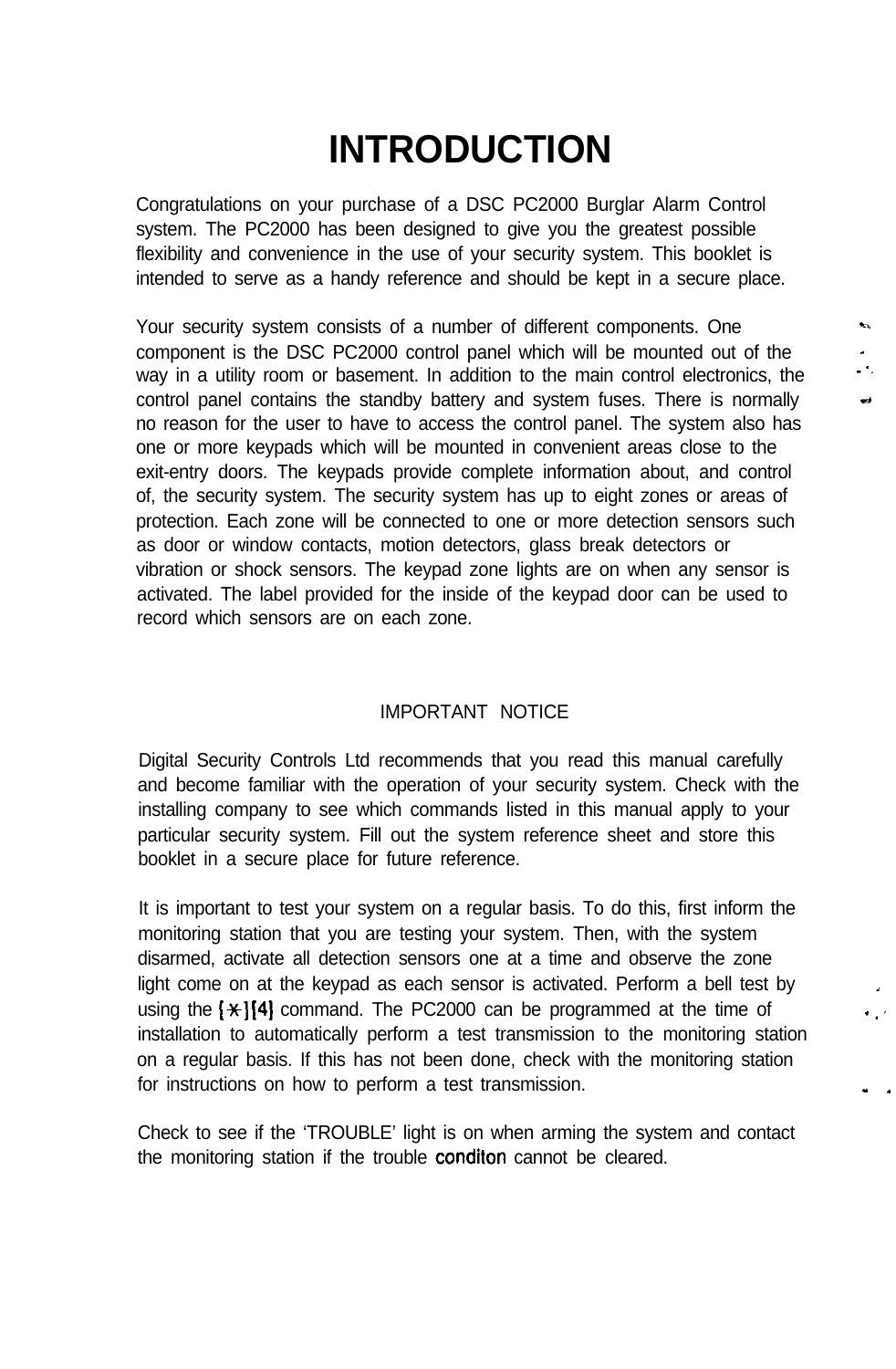#### SYSTEMREFERENCE

| Zone<br>Number          | Protected Area                                                                                                      | Zone Type                                                                                 |
|-------------------------|---------------------------------------------------------------------------------------------------------------------|-------------------------------------------------------------------------------------------|
|                         | <u> 1989 - Jan Sterling von Berger von Berger von Berger von Berger von Berger von Berger von Berger von Berger</u> |                                                                                           |
| 2                       |                                                                                                                     |                                                                                           |
| 3                       | <u> 1989 - Johann Barn, amerikansk politiker (</u>                                                                  |                                                                                           |
| 4                       |                                                                                                                     |                                                                                           |
|                         | the contract of the contract of the contract of the contract of the contract of the contract of                     |                                                                                           |
| 6                       |                                                                                                                     |                                                                                           |
|                         | the contract of the contract of the contract of the contract of the contract of                                     | the contract of the contract of the contract of the contract of the contract of           |
| 8                       | <u> 1980 - Johann Barn, mars an t-Amerikaansk politiker (</u>                                                       | the control of the control of the control of the control of the control of the control of |
|                         |                                                                                                                     |                                                                                           |
|                         |                                                                                                                     |                                                                                           |
|                         | Master Code Number (2008) 2012 12:00:00 12:00:00 12:00:00 12:00:00 12:00:00 12:00:00 12:00:00 12:00:00 12:00:0      |                                                                                           |
| Programmed Code Numbers |                                                                                                                     |                                                                                           |
|                         |                                                                                                                     |                                                                                           |
|                         |                                                                                                                     |                                                                                           |
|                         |                                                                                                                     |                                                                                           |

Monitoring Stalion Information

Account #

Telephone #

Notes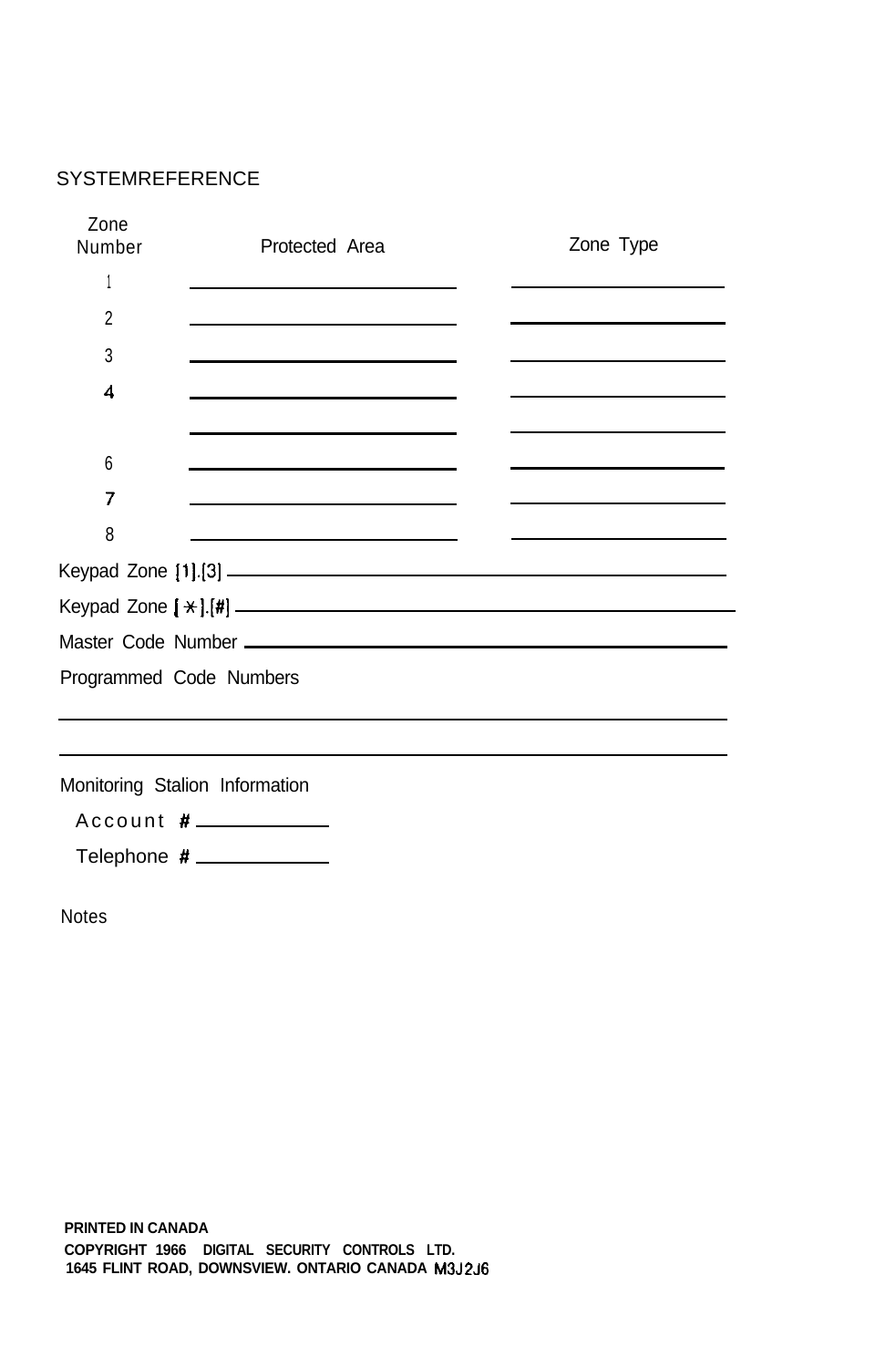#### **MASTER CODE**

The master security code is a 4 digit code which is supplied at the time of installation. The master code is entered from the keypad and is used for arming and disarming the security system, for programming additional security codes and for changing other features. All keypad entries are made by pressing only one key at a time, with exception of **"KEYPAD ZONE"** activation. <sup>z</sup>

'.

### **ARMING .d\***

Close all protected doors and windows and stop movement in areas covered by motion detectors. If 'SHUNT' light is on, be sure zones are being intentionally by-passed before arming the system (see ZONE BY-PASSING). Check to see that the 'READY' light is on (all zones are closed). The system cannot be armed unless the 'READY' light is on. Enter a [4 digit security code]. As each digit is entered the keypad sounder will beep. The 'ARMED' light will come on and the keypad sounder will beep quickly. If the security code was entered incorrectly or the 'READY' light was not on, the keypad sounder wilt beep steadily for 2 seconds. When the correct code is entered and the system is armed, exit the premise through the designated exit-entry door. At the end of the allowed exit time all lights on the keypad will go out except the 'ARMED' light. See the "PROGRAMMING OTHER SYSTEM FEATURES" section for instructions on how to change the allowed exit time. Also see, QUICK-ARM and AUTO-ARM.

#### **DISARMING**

Enter the premise through the designated exit-entry door. The keypad sounder will be on. Go to the keypad and enter the [4 digit security code]. If an error is made in entering the code, press the [#] key and enter the code again. The 'ARMED' light will go out and the keypad sounder will stpp. The correct security code must be entered before the allowed entry time expires. To change the entry time see "PROGRAMMING OTHER SYSTEM FEATURES". If an alarm occured while the panel was armed, the 'MEMORY' light and the 'ZONE' light which caused the alarm will start to flash and stay flashing for 30 seconds.

#### **ZONE BY-PASSING (SHUNTING)**

Shunted zones do not cause an alarm. Use zone shunting when access is needed to part of the protected area. Also, damaged wiring or contacts on a zone may be temporarily shunted until repairs can be made so that the panel can be armed.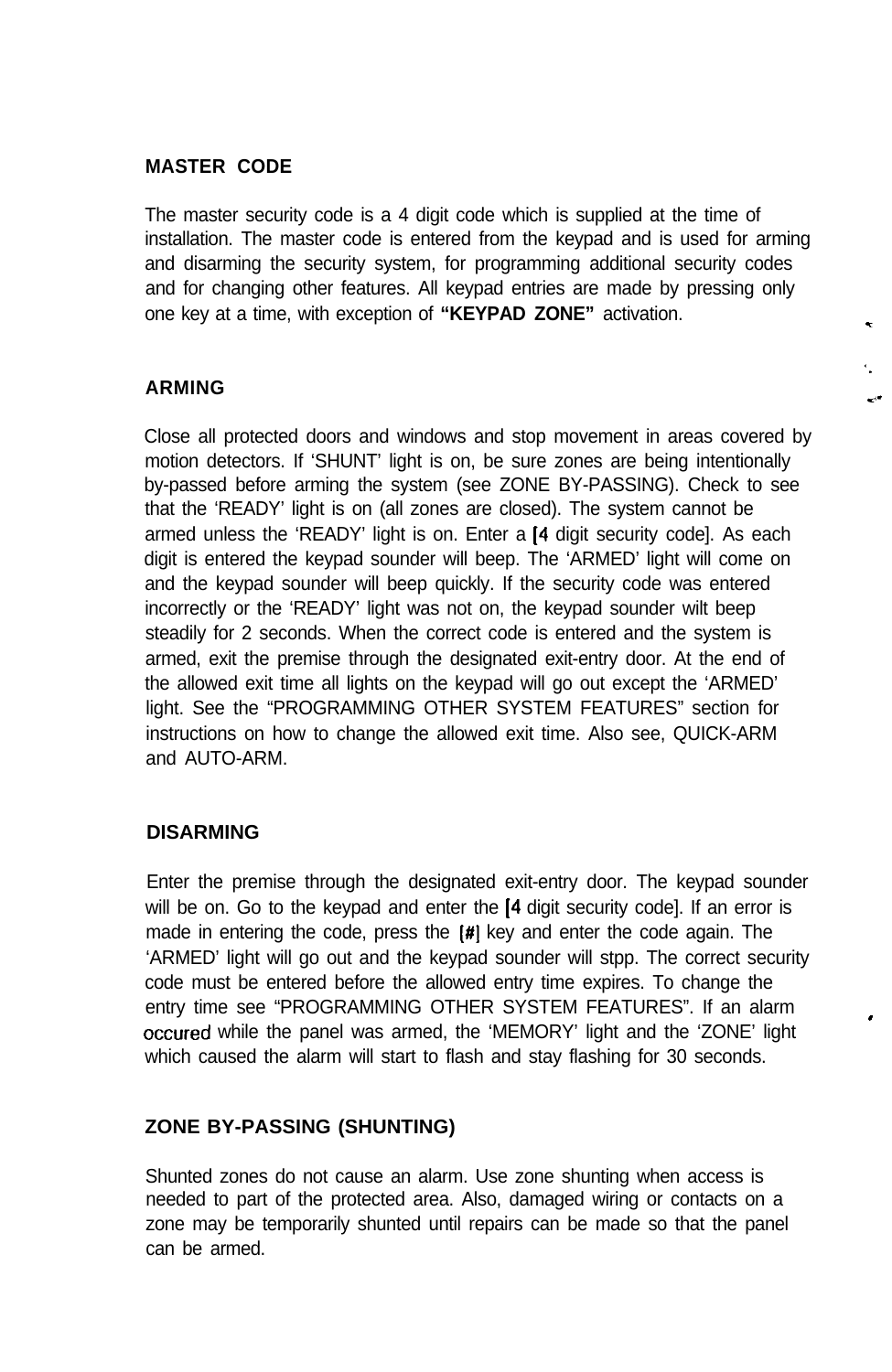To shunt zones, enler  $[\ast]$ , [1] and the zone number(s) to be shunted. To remove all shunts, enter [\*],[l],[O]. The **'ZONE'** lights which are on indicate shunted zones. Press [#) to return lo 'READY'(arm/disarm mode).

When the system is installed, the ability to shunt certain zones may be eliminated. In this case, the 'ZONE' lights for those zones will not come on in response to the shunt command.

The 'SHUNT' light is on as long as at least one zone is shunted. Do not unintentionally shunt zones when arming. Zone shunts are cancelled when the panel is disarmed.

#### **TROUBLE DISPLAY**

The PC2000 continuously monitors a number of possible trouble conditions. If one of these conditions occurs, the keypad 'TROUBLE' indicator will light.

Press the  $[*/]$  then  $[2]$  keys to display the type of trouble. The 'ZONE' lights indicate the type of trouble condition.

- I- DEFECTIVE STANDBY BATTERY
- 2- AC POWER FAILURE
- 3- BLOWN FUSE IN CONTROL PANEL
- 4- TELEPHONE LINE PROBLEM
- 5- UNSUCCESSFUL COMMUNICATION ATTEMPT WITH MONITORING **STATION**
- 6- not used
- 7- BELL/SIREN CIRCUIT DEFECTIVE
- 8- MEMORY LOSS (USE MASTER CODE TO REPROGRAM)

Press the [#] to return to 'READY'.

#### **ALARM MEMORY DISPLAY**

If the 'MEMORY' light is on an alarm has occured. The memory will be cleared when the panel is re-armed.

Press the  $[*/]$  then [3] keys to display which zone caused the alarm.

Press [#] to return to 'READY'.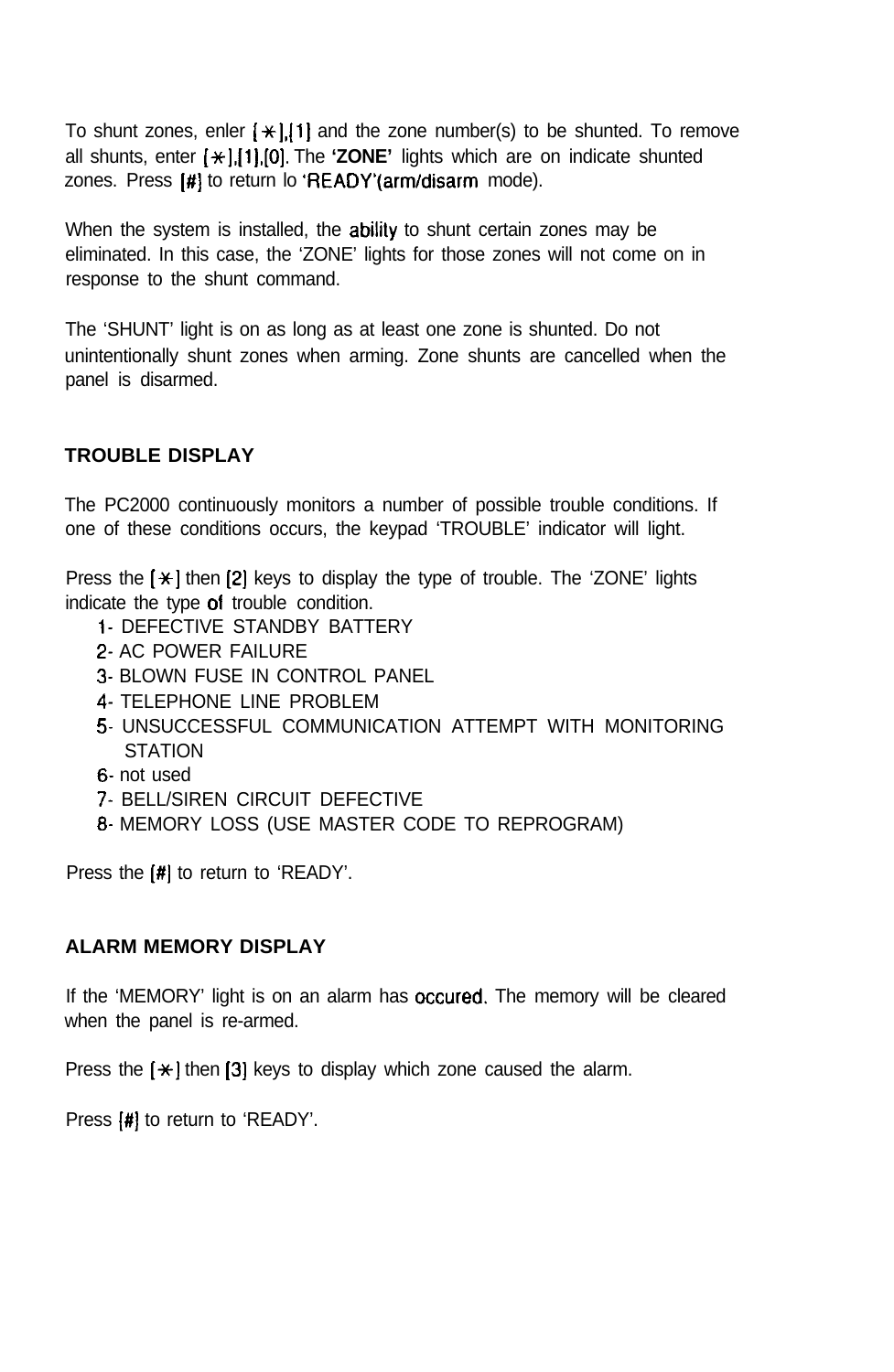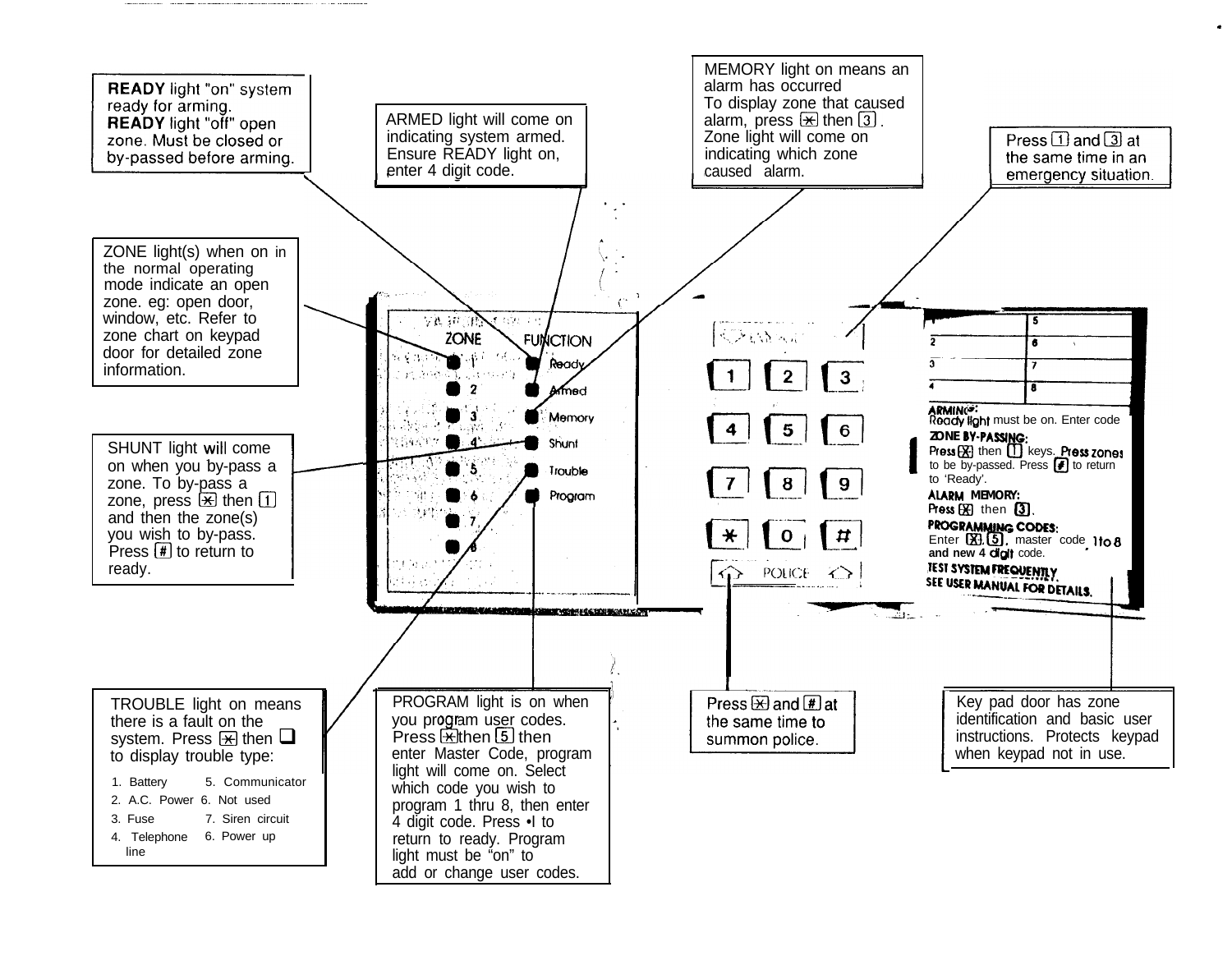#### ALARM TEST

Press  $\mathbb{R}$ ] lhen [4] for a 4 second lest of the keypad lights, keypad sounder and sirens. This is a local lest only. A test transmission to the monitoring station is not done with this command.

#### PROGRAMMING ADDITIONAL SECURITY CODES

Enter  $[*/1.5]$  and [master security code]. The 'PROGRAM' light will flash and the 'ZONE' lights will show which codes have already been programmed (up to 8 codes can be programmed from the keypad).

Press any key from (1 to 8) to indicate which one of the 8 codes is being programmed. The 'ZONE' light will flash to indicate which code is being programmed.

Enter a [4 digit security code]. At this point if  $[$   $\star$   $\star$   $\star$   $\star$   $]$  instead of a [4 digit code] is entered, any previously programmed code in this location will be eliminated.

To review:

```
programming a new code;
enter [*/[5], [master code], [1 to 8], [4 digit code].
```

```
eliminating an existing code;
enter [*/], [5],[master code],[1 to 8],[****]
```
Press [#] to return to 'READY'.

#### **SETTING AUTOMATIC ARMING TIME**

The PC2000 can be programmed to automatically arm each day at the same lime. To set the lime, enter  ${*}$ ,  $[6]$  and a (4 digit security code). Then enter any [two digits] (from 01 to 23) for the number of hours until arming is to take place. For example if it is 3:00 pm and auto-arming is to take place at 8:00 pm enter 05 for the five hours between 3:00 pm and 8:00 pm.

,..

 $-$  -  $\alpha$ 

. . .

Press [#] to return to 'READY'.

The  $[\star]$  [6] command is only used to set the arming time. The  $[\star]$ [8] command is used to turn on and off the auto-arm feature. See "PROGRAMMING OTHER FEATURES".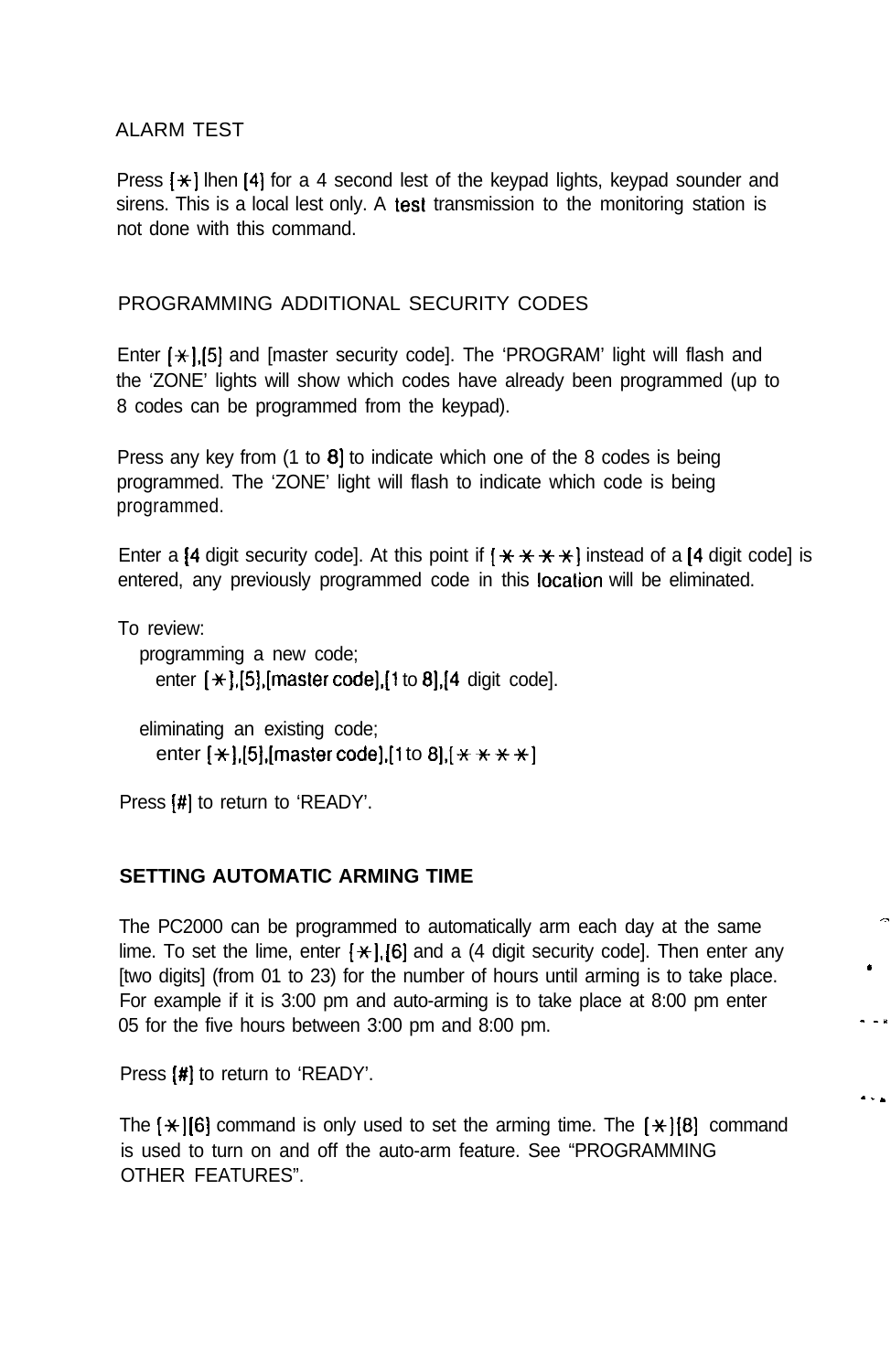#### **SPECIAL FUNCTION COMMAND**

The PC2000 can be programmed at the time the system is installed to operate other devices such as electric door strikes, door openers, electric lights, cameras, etc. by a command from the keypad. This special function is activated by pressing  $[*/]$  then [7].

#### **PROGRAMMING OTHER SYSTEM FEATURES**

Before any of the following functions can be programmed, enter  $[\star]$ , [8] and [master code]. The 'PROGRAM' light will be flashing.

Press [1] then enter any [two digits] (from 01 to 99) to set the "ENTRY TIME" in seconds. The "ENTRY TIME" is the time allowed between opening the exit-entry door and entering the security code to disarm the PC2000.

Press [2] then enter any [two digits] (from 01 to 99) to set the "EXIT TIME" in seconds. The "EXIT TIME" is the time allowed between arming the PC2000 and exiting the exit-entry door.

Press [3] then enter any [two digits] (from 01 to 99) to set the "ALARM CUT-OFF TIME" in minutes. The "ALARM CUT-OFF TIME" is the length of time the siren or bells will ring before shutting off.

Press [4] to turn on the "QUICK-ARM" feature. The keypad sounder will beep quickly 3 times. The "QUICK-ARM" feature allows entering  $[*]$  then  $[0]$  to arm the PC2000 in place of a [4 digit code]. [x] [0] will not disarm the PC2000. Pressing [4] again will turn off "QUICK-ARM". The sounder will give one long beep.

Press [5] to turn on the "AUTO-ARM" feature. The sounder will beep 3 times. The "AUTO-ARM" leature arms the PC2000 at the same time each day. The keypad sounder starts one minute before the programmed arming time (see  $[\star]$ [6] command for programming "AUTO-ARM" time). The arming sequence may be stopped by pressing any key. At the end of one minute the PC2000 will be armed. Pressing [5] again will turn off "AUTO-ARM". The sounder will give one long beep.

Press [S] to turn on the "ALERT" feature. The sounder will beep 3 times. The "ALERT" feature is used, while the panel is disarmed, to provide a tone from the keypad each time a door or window is opened or closed. The specific doors and windows which provide indication are determined at the time of installation. Pressing [6] again will turn off the "ALERT". The sounder will give one long beep.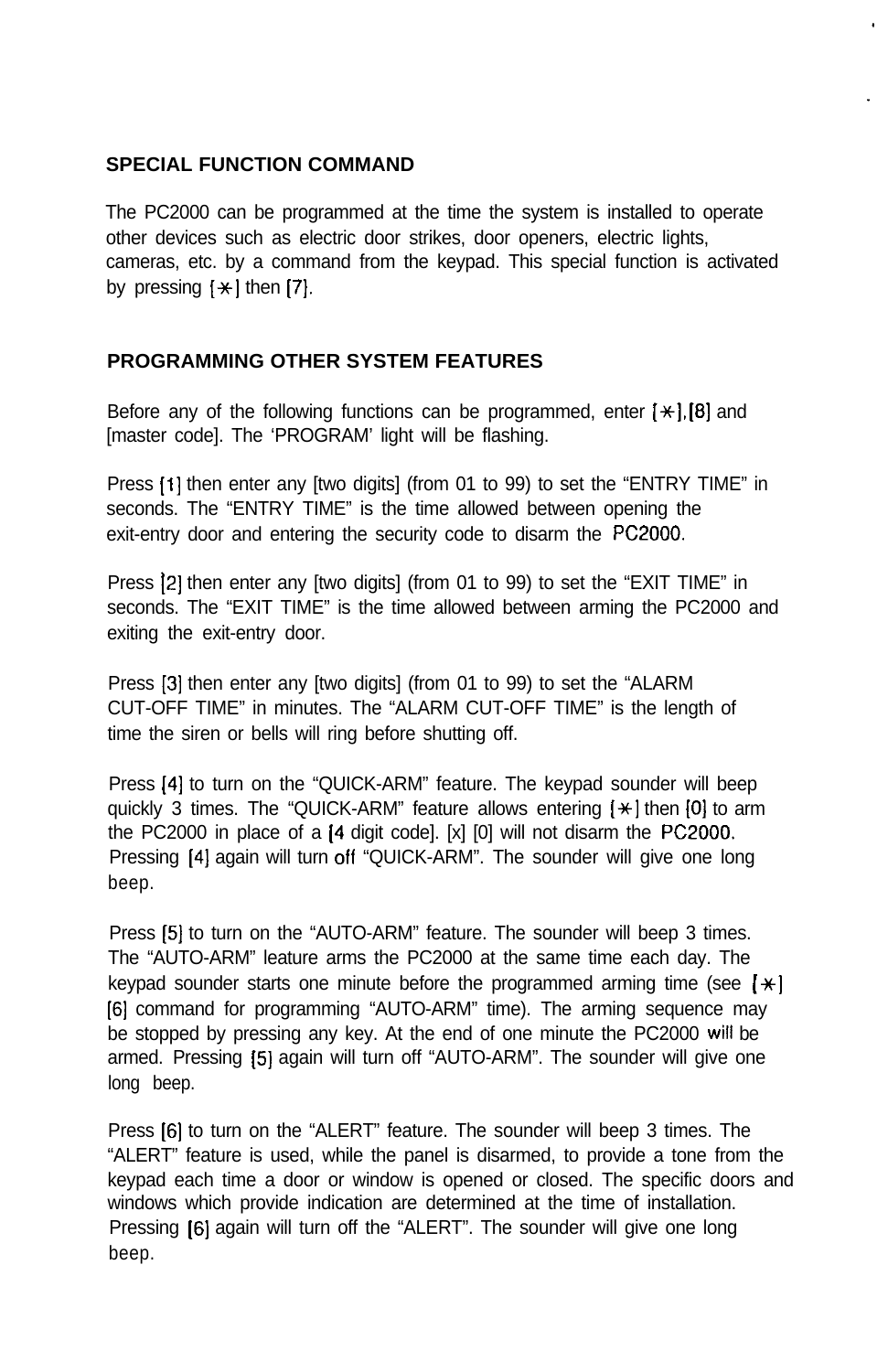#### **AUTO-TEST TRANSMISSION**

The PC2000 can be programmed, at the time of installation, to send a test code to the monitoring station at regular intervals. The frequency and time of test transmissions is set by the monitoring station and should not be changed without their knowledge.

#### **DURESS CODE**

The duress code feature must be programmed into the PC2000 at the time of installation. When the duress code is used instead of a normal security code for disarming, the system disarms as normal but a special duress code is sent to the monitoring station. A duress code is created by adding 1 to the last digit of any valid security code. When the duress code feature is used, the master security code and the programmed security codes must not end in a 9. Also. avoid programming a new security code which is the same number as another duress code. This may cause a duress code to be transmitted when the new code is used.

| Example: if normal security code is | 1234 |
|-------------------------------------|------|
| then duress security code would be  | 1235 |

#### **KEYPAD ZONES**

There are two zones which can be activated from the keypad. One keypad zone is activated by pressing the [1] and [3] keys at the same time. The siren/bell output from this zone pulses on and off. This zone is annunciated by the 'ZONE 7' light on the keypad. The other keypad zone is activated by pressing the  $[\star]$  and  $[\#]$  keys at the same time. This zone generates a silent alarm. There is no bell/siren signal and there is no annunciation from the keypad. The only action is the transmission of a silent alarm code to the monitoring station. Labels are included with the PC2000 keypad to identify the two keypad zones.